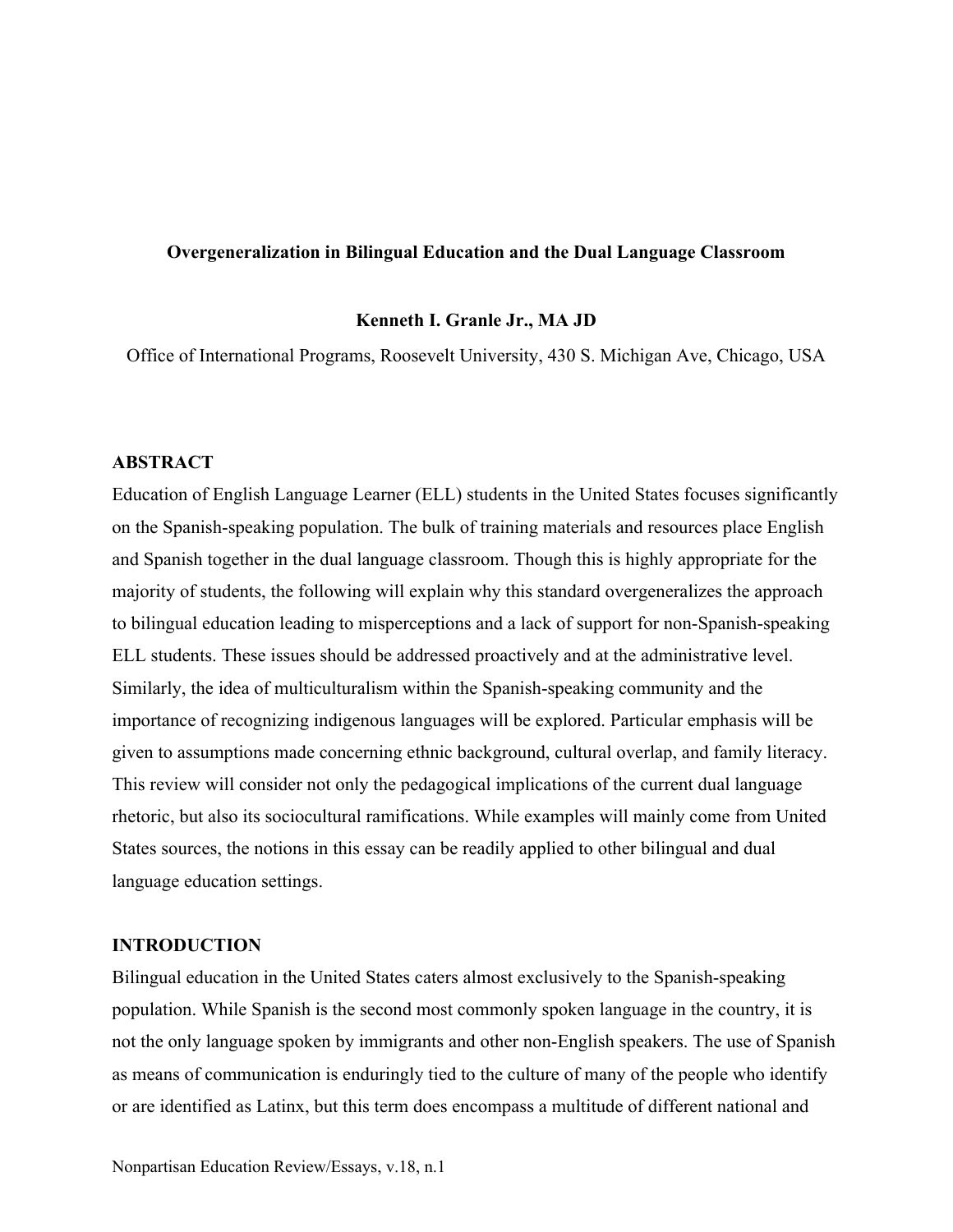cultural identities. Additionally, there is a significant number of individuals in the United States whose heritage stems from Central and Southern America, but whose native language is not Spanish. Even with best interests in mind, overgeneralizing in the bilingual classroom can cause and increased sense of otherness felt by some students and a lack of cultural competency felt by others.

The following will explain how these overgeneralizations in the dual language classroom can inhibit the success of students from a multitude of backgrounds. The term *ELL* (English Language Learner) will be used to describe students whose native language is not English and are in need of extra support in school. The term *Latinx* will be used as a gender-neutral or alternative to Latino or Latina, describing the peoples of Central and South America, although some of the issues surrounding this term will also be discussed. The terms *bilingual* and *dual language* will be used interchangeably in reference to education to describe settings in which students are instructed in more than one language. The main focus of this article is on elementary education, though the pedagogical implications resonate in secondary and adult education.

#### **SPANISH-SPEAKING FOCUS**

An overwhelming amount of literature concerning bilingual education in the United States focuses on the use of both Spanish and English in the classroom. Books, courses, and training manuals discuss dual language education in the abstract, but almost all examples provided concern English and Spanish in the classroom. This is understandable as the majority of dual language programs in the United States utilize these two languages. The studies and examples presented in texts about dual language instruction tend to include only US programs that conduct their lessons in Spanish and English. Interestingly enough, these texts do include information on dual language programs from other countries that have more varied examples. The reasoning behind this is that there are significantly fewer dual language programs in the US that have been designed for non-Spanish speakers. However, there are such programs across the country, including schools that deliver instruction in French (Bosman, 2007), Hawaiian (Luning & Yamauchi, 2010), and Yiddish (Avineri & Verschik, 2017). This is far more representative of the true nature of linguistic diversity in the US rather than the dichotomy presented by texts.

The issue presents itself mainly as teachers and schools prepare to instruct students in a dual language setting. With minority language students already facing significant barriers (Wheeler &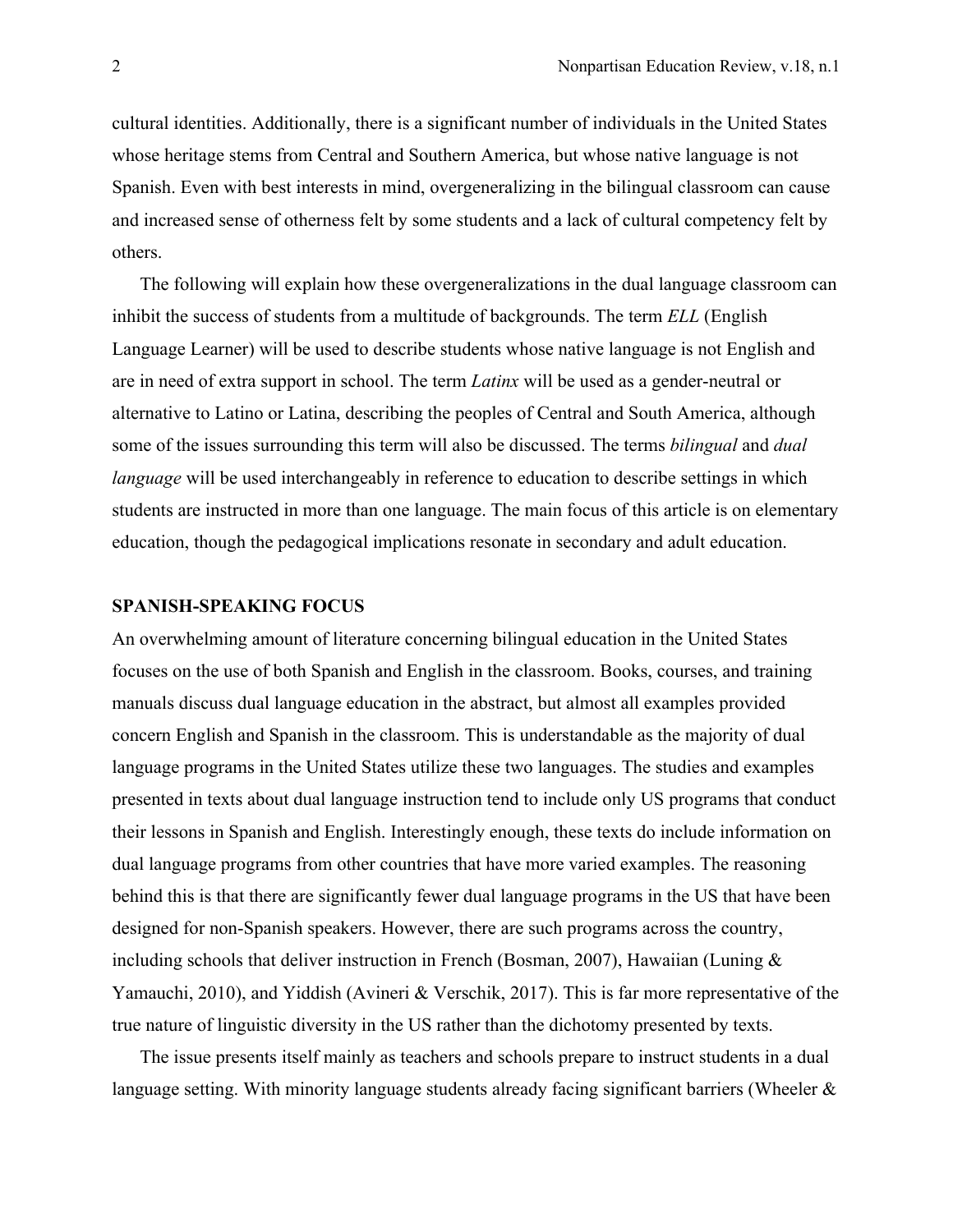Swords, 2004), it is crucial for schools to do whatever they can to provide effective support. This can include not only instruction and resources available in a student's native language, but also assistance with food, healthcare, and general access to utilities. When a school district incorrectly assumes that all or most of the non-native English speakers in its classrooms will be proficient in Spanish, a tendency develops to ignore the possibility of the contrary. This means that enrolling students who lack proficiency in both Spanish and English, such as refugee children or those who have recently left Native American reservations, can require a school to clamber as it searches for resources that will allow such students to learn effectively. Essentially, students whose commutative skills would have benefited from early exposure to a multilingual environment (Fan, Libeman, Keysar, & Kinsler, 2015), have missed significant opportunities.

Besides the logistical issues this presents, there can be profound impacts on a student's self-esteem and sense of otherness when they are presented as a veritable problem in dual language instruction. It has been shown that "[dual language] programs may enhance reading and math skills in both minority-language and majority-language elementary school children" (Shook & Schroeder, 2013, p. 176), but the same cannot be said when a student speaks neither language. If a district has innumerable resources for Spanish-speaking ELL students but struggles to instruct students whose native language is something else, this lessens the likelihood of such students succeeding academically and developing proficiency in English. Students develop their identity through participating (Ryu, 2015), and anything that hinders them from participating can be severely detrimental to their development.

It would not be prudent or even feasible for a school to have the same amount of resources available for ELL students who speak any language or even the most broadly spoken languages. As Spanish is the most common, by far, language spoken by ELL students, tailoring programs to fit their needs makes the most sense. However, school districts need to be prepared for students who speak neither English nor Spanish so that a crisis does not occur when one enrolls. There is significant evidence that these students are at risk in many facets of education (Hoff, Core, Place, & Rumiche, 2012), so any efforts to mitigate these risks would not be wasted. With online resources and inter-district collaboration available, schools do not need to think too creatively to ensure that their non-Spanish-speaking ELL students have adequate resources and opportunities to succeed.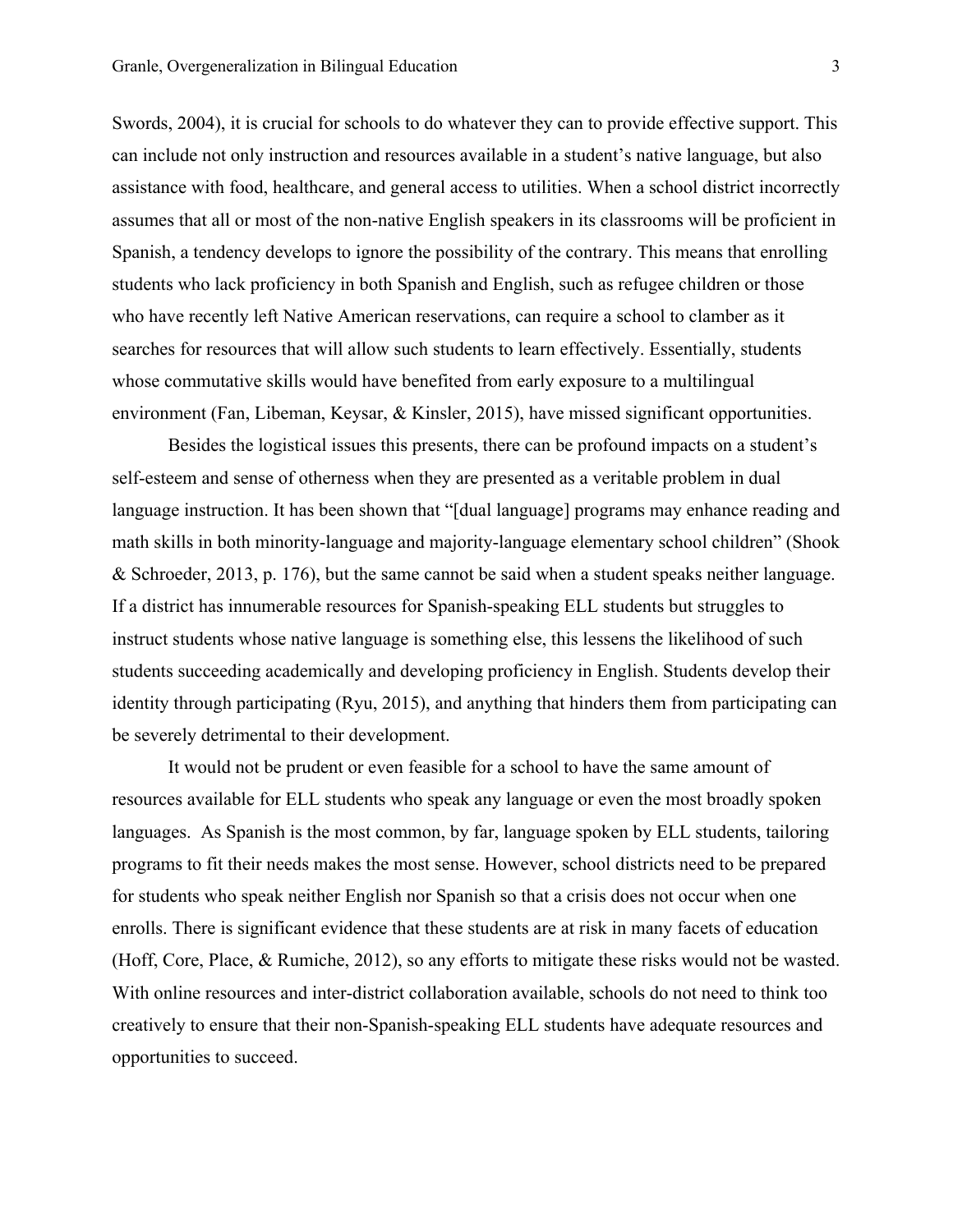### **PERCEIVED LATINX IDENTITY**

In tandem with dual language instruction, schools with large Latinx populations will often endeavor to include cultural lessons and activities to make non-native English speakers feel more welcome and introduce native speakers to another culture. The underlying issue here is that not all Latinx families prescribe to the same cultural practices. Latinx individuals come from myriad ethnic and national groups whose identities comprise many different psychosocial and geopolitical factors (Comas-Díaz, 2001). While there are certainly similarities between the peoples of Mexico and Guatemala or Peru and Columbia, each country has its own history and distinct individuality. Latin America does not have a homogenous population. There are many different Latin American subcultural types, and numerous anthropological studies have revealed their distinctions (Wagley & Harris, 1955). In as much, there are also some contradictory believes between the peoples of Latin America; attempts to define general Latinx culture either ignore or exacerbate these.

Inappropriate presumptions concerning groups of students can have significant ramifications on many fronts. When Latinx students are considered to be part of a homogenous group, they are stripped of their ability to develop an individual identity and celebrate their differences. Similar to the self-esteem issues that surface when non-Spanish speaking ELL students are ostracized in the classroom, Latinx students who have been subject to predispositions and incorrect labeling will suffer in their social and educational development (Umaña-Taylor, Diversi, & Fine, 2002). Considering such students as one and the same may lead to unfair practices regarding discipline and privileges. This may also lead to in-fighting within the general student population or the Latinx subset (Tafoya, 2004). Just as we cannot assume that all of our ELL students speak Spanish, we cannot assume that all of our Spanish-speaking students come from the same cultural background.

There is some merit in teachers familiarizing themselves with some commonly held practices and believes of the people of Central and South America. In fact, creating ethnic socialization settings for ELL students "might help them feel reassured [about] aspects of their own ethnic identity" (Quintana & Scull, 2009, p. 93). ELL students' sense of otherness can be significantly reduced if they become aware of more students who are in a similar situation. Furthermore, "the Latino identity in the United States is far from static" (Johnson, 1998, p. 199), which means there is always something for the class to learn and discuss. The problem comes when this leads to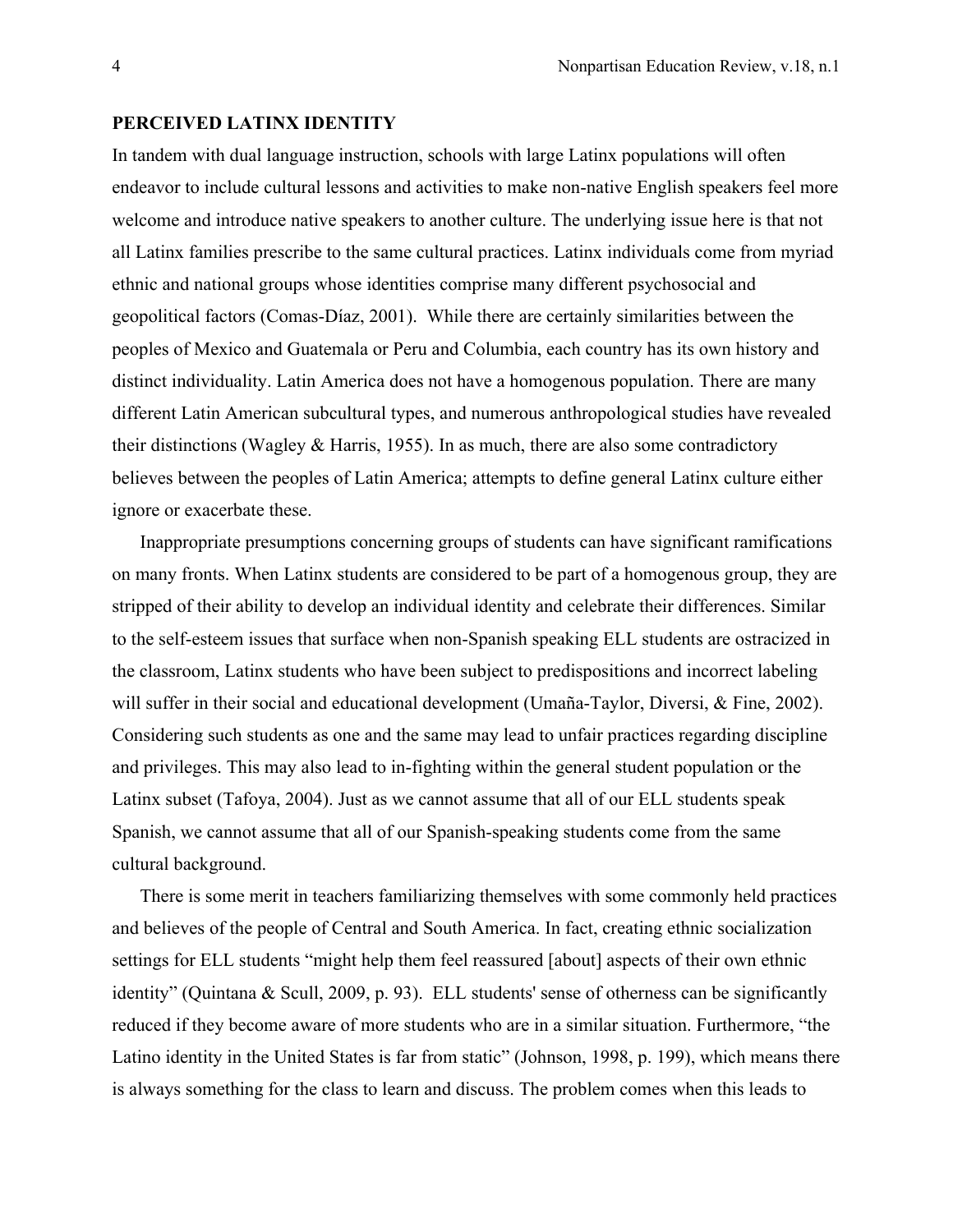assumptions about religion, citizenship, and family background. This notion should be applied to all students but is of particular importance when considering minority and underrepresented groups.

### **INDIGENOUS LANGUAGE CONCERNS**

A commonly incorrect assumption is that people from Central and South America all speak Spanish. Aside from the generally known fact that Portuguese is the official language of Brazil, individual people, school districts, and even the government of the United States often fail to recognize the myriad unique native languages that are spoken throughout these regions. Recent figures show that there are over eight hundred different languages spoken throughout the countries that comprise Latin America (Davis-Castro, 2020), though a notable amount of these may by mutually intelligible. Statistically, almost thirty percent of indigenous speakers in these regions claim to lack proficiency in Spanish (Pentón Herrera, 2018). It cannot be assumed that an ELL student who comes from Central or South America speaks Spanish. This is especially true when considering the fact that many of the indigenous groups that inhabit these region suffer from persecution and discrimination, which leads to a higher likelihood that they will emigrate and seek sanctuary in the United States.

A culturally competent instructor should understand how the assumption that everyone from Latin America speaks Spanish actually continues the effects of the oppression felt by natives of that region. For many indigenous groups, the idea that they do or should all speak Spanish, which is the language of the conquistadors who ravaged their land, proves ignorant and substantially inconsiderate. Even in a world that has seen significant decolonization and reparations (LeBaron, 2012), the impact of Spanish rule over the region is still a sore subject for many indigenous and national groups. Moreover, these populations "continue to experience marginalization and seclusion from the dominant culture… in their native countries" (Pentón Herrera, p. 11). Many of them do not appreciate being labeled under the moniker Latino, Latinx, or any variation thereof, because this in and of itself implies that they speak an Indo-European language of the Romance family.

One unique occurrence in this population is where the children speak Spanish but their parents do not. This is similar to something that frequently happens with immigrant families around the world; children are able to learn the dominant language of their new home because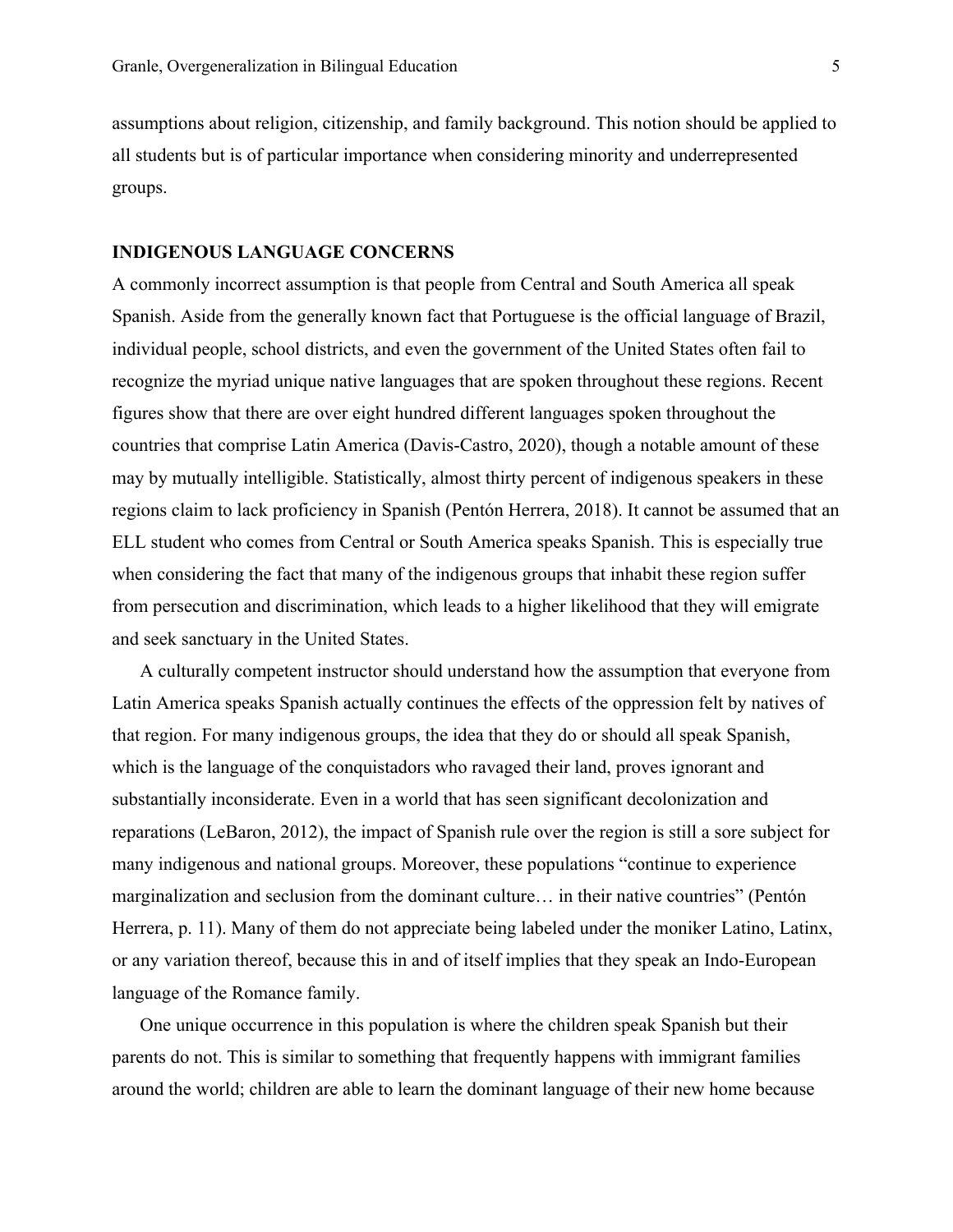they attend school while parents are able to find employment without learning a new language. Similarly, in some Latin American countries, children will attend school and learn Spanish while their parents work and perform their daily lives entirely in an indigenous language. Therefore, just as we should not assume that a child from a Latin American home speaks Spanish, we cannot immediately assume that a child who possesses basic communication skills in Spanish comes from a home where the parents are fluent.

#### **CONCLUSION**

The majority of materials available to dual language educators concern Spanish-speaking students learning to operate in an English-speaking environment. In the Unites States, this is proportional to the demographic of ELL students, but there are still a significant number of ELL student who do not speak Spanish. It is not feasible for schools to have the same amount of resources for non-Spanish-speaking ELL students, but complete lack of preparation for such students can have a profound impact on their classroom success and overall self-esteem.

Within the Spanish-speaking ELL population in the United States, a multitude of different cultures abound. There are certain approaches to bilingual education that overlook these differences and apply a general Latinx label to all Spanish-speaking students. Again, this is not beneficial to student success and will inevitably lead to issues both in and out of the classroom.

Often overlooked, the indigenous peoples of Central and South America have their own languages, histories, and cultural practice. Since many of these groups comprise the immigrant and refugee populations in the United States, understanding that indigenous children and families may not be fluent or even conversant in Spanish is of paramount importance.

The plethora of resources available to Spanish-speaking ELL students are remarkable and the product of years of compassionate work. However, dual language educators and administrators need to remember the individuality that exists in their student population. While the majority of ELL students would be categorized as Latinx, there are plenty of students in ELL classrooms who come from different parts of the world. Including lessons and activities on Latinx culture is a good way to boost inclusion, but there are many different cultures to be found in Latin America with their own unique histories and practices. Within these many cultures, there numerous languages spoken, so we cannot automatically assume that a child is proficient in Spanish.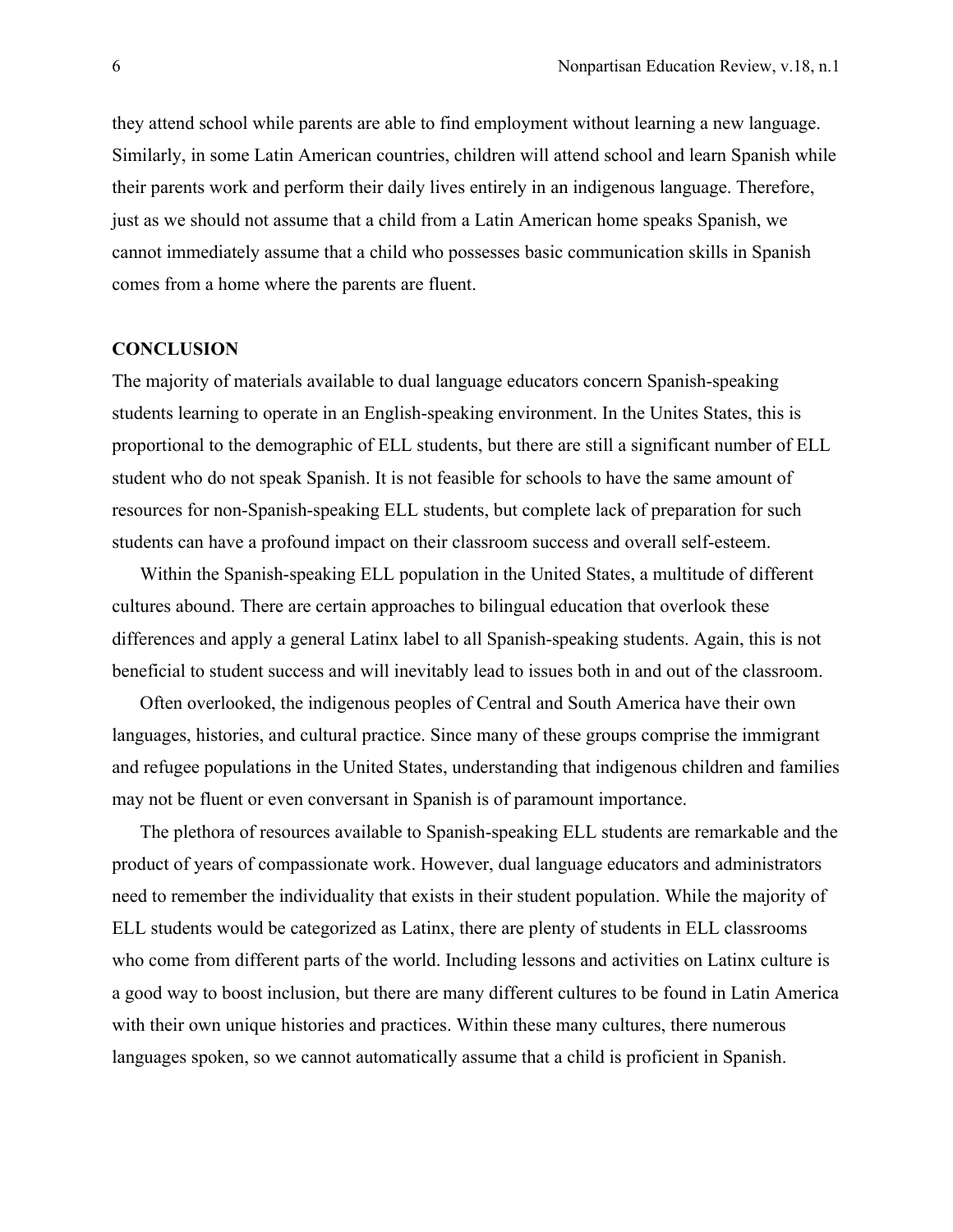Remembering these generalizations and addressing them before they become problematic will only strengthen the efficacy of a dual language classroom.

### References

- Adamson, B., & Feng, A. (n.d.). Models for Trilingual Education in the People's Republic of China. In D. Gorter, V. Zenotz, & J. Cenoz (Eds.), *Minority Languages and Multilingual Education* (pp. 29-44). Dordrecht: Springer.
- Avineri, Y., & Verschik, A. (2017). Innovation and Tradition in Yiddish Education Programs. In O. E. Kagan, M. M. Carreira, & C. Hitchins Chik, *The Routledge Handbook of Heritage Language Education* (pp. 451-466). New York: Routledge.
- Bosman, J. (2007, August 22). French Gains Foothold on New York City's Dual-Language Map. *The New York Times*.
- Comas-Díaz, L. (2001). Hispanics, Latinos, or Americanos: The evolution of identity. *Cultural Diversity and Ethnic Minority Psychology, 7*(2), 115-120.
- Davis-Castro, C. Y. (2020). *Indigenous Peoples in Latin America: Statistical Information.* Washington: Congressional Research Service.
- Fan, S. P., Libeman, Z., Keysar, B., & Kinsler, K. D. (2015). The exposure advantage: Early exposure to a multilingual environment promotes effective communication. *Psychological Science, 26*(7), 1090-1097.
- Gopaul-McNicol, S.-a., Reid, G., & Wisdom, C. (1998). The Psychoeducational Assessment of Ebonics Speakers: Issues and Challenges. *The Journal of Negro Education, 67*(1), 16-24.
- Hoff, E., Core, C., Place, S., & Rumiche, R. (2012). Dual language exposure and early bilingual development. *Jorunal of Child Language, 39*(1), 1-27.
- Hooker, J. (2005). Indigenous Inclusion/Black Exclusion: Race, Ethnicity and Multicultural Citizenship in Latin America. *Journal of Latin American Studies, 37*(2), 285-310.
- Johnson, K. R. (1998). Immigration and Latino Identity. *Chicana/o Latina/o Law Review, 19*(1), 197-212.
- LeBaron, A. (2012). When Latinos are not Latinos: The case of Guatemalan Maya in the United States, the Southeast and Georgia. *Latino Studies, 10*(1-2), 179–195.
- Luning, R. J., & Yamauchi, L. A. (2010). The Influences of Indigenous Heritage Language Education on Students and Families in a Hawaiian Language Immersion Program. *Heritage Language Journal, 7*(2), 46-75.
- Moreiras, A. (2001). *The Exhaustion of Difference: The Politics of Latin American Cultural Studies (Post-Contemporary Interventions).* Durham, North Carolina: Duke University Press Books.
- Parker, K., Morin, R., Menasce Horowitz, J., & Lopez, M. H. (2015). *Multiracial in America: Proud, Diverse and Growing in Numbers.* Washington, DC.: Pew Research Center.